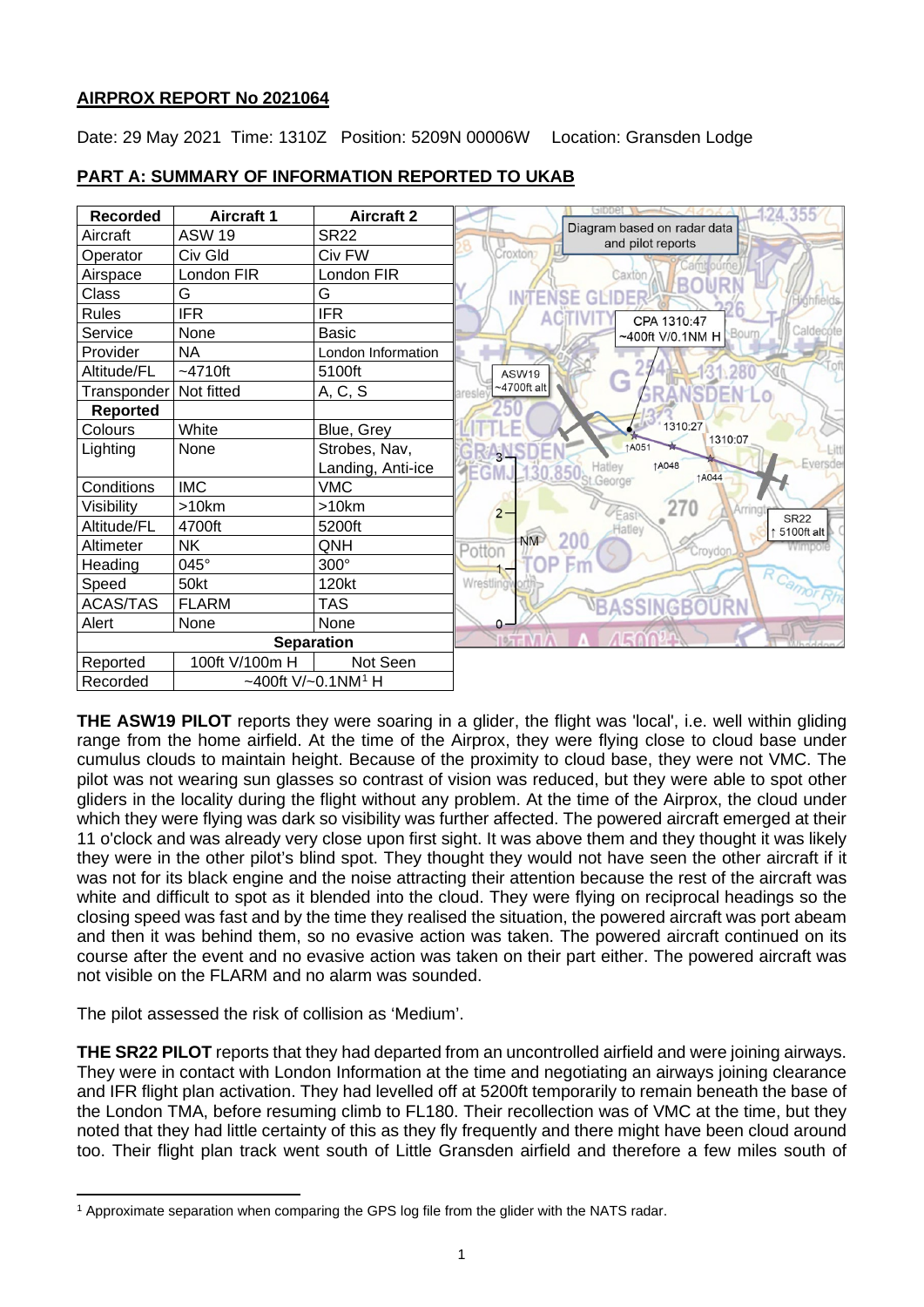Gransden Lodge gliding site which is presumably where the glider was based. They did not see the glider.

**THE LONDON INFORMATION FISO** reports that they were informed that an aircraft on London Information was involved in an Airprox. Although they were working in London Information that day they could not be certain whether it was them working the frequency at the time of the incident and had no recollection of the aircraft mentioning anything about this on the frequency.

### **Factual Background**

The weather at Stansted was recorded as follows:

METAR EGSS 291250Z AUTO 10006KT 050V210 9999 SCT045 19/09 Q1028=

### **Analysis and Investigation**

### **NATS Investigation**

The SR22 was operating from [departure airfield] to [destination] in the climb following departure, outside controlled airspace tracking west-north-west. There were sporadic primary radar returns indicated in the vicinity of Gransden Lodge, one of which was believed to be an ASW-19B glider operating at a reported altitude of 4700ft. The pilot of [SR22 C/S] reported onto the London Flight Information Service (FIS) frequency at 13:09:14 (all times UTC) with the aircraft passing an indicated 3400ft. The pilot requested flight plan activation and an airways joining clearance. The FIS Officer (FISO) requested the SR22 pilot to repeat the message and following repetition, at 13:09:45 requested the pilot to display Mode-A 0027 (displayed on radar as FIRJOIN), to remain outside Controlled Airspace and a Basic Service was provided. The FISO requested at 13:10:21 the SR22 pilot's estimate for EBOTO, in order to effect the telephone coordination for the airways joining clearance from the appropriate TC sector. During this R/T exchange, [SR22 C/S] flew into proximity of a primary radar return believed to be [ASW19 C/S].

Closest Point of Approach occurred at 13:10:42 and was recorded on Multi-Track Radar as 0.3NM and 400ft (against reported altitude of [ASW19] of 4700ft) <sup>[2](#page-1-0)</sup>, see Figure 1.



Figure 1

<span id="page-1-0"></span><sup>&</sup>lt;sup>2</sup> The NATS investigation did not have access to the glider's GPS log file and therefore separation is based purely on the radar returns.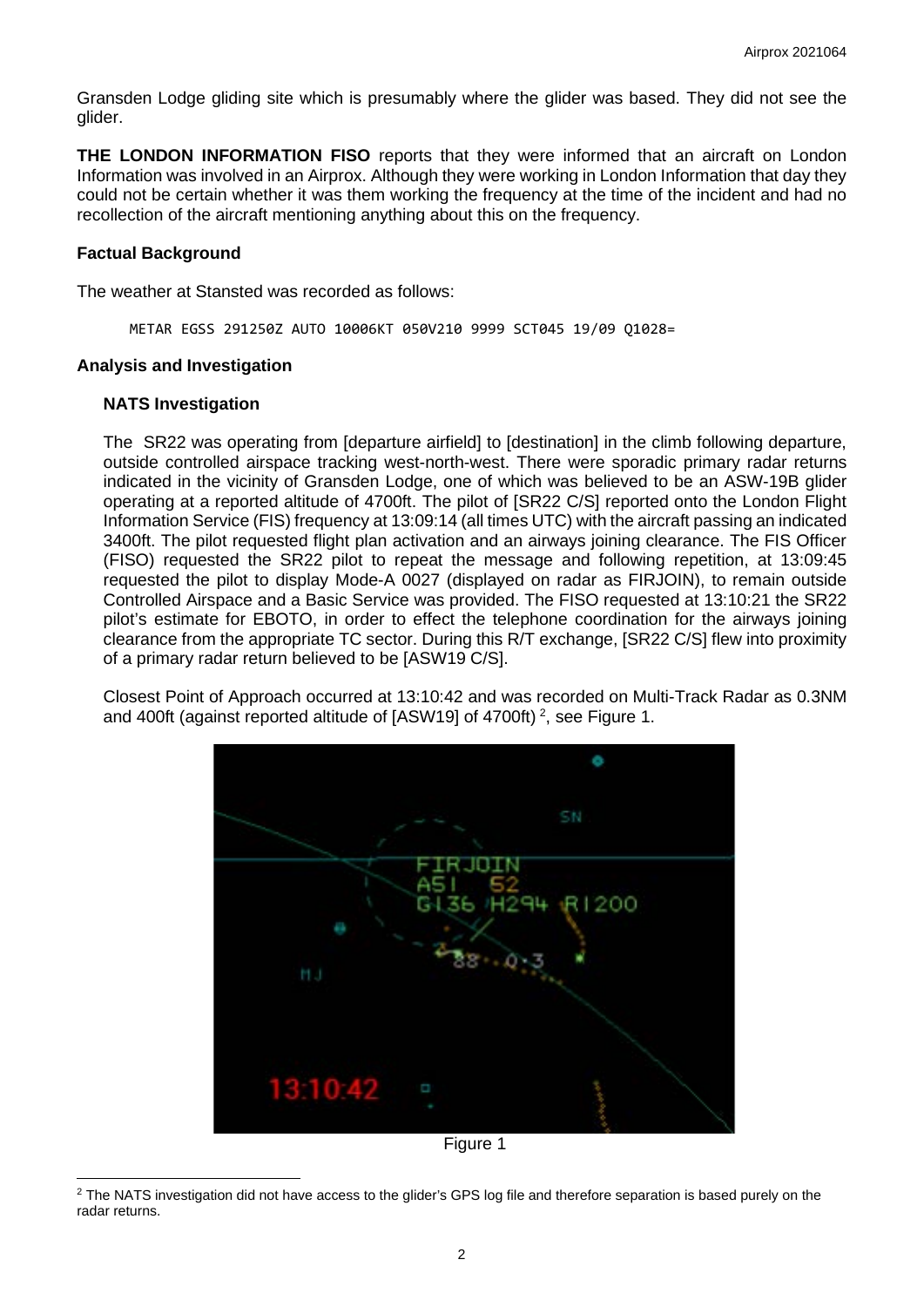Both tracks appeared to continue straight with no avoidance observed from either aircraft. The pilot of [SR22 C/S] made no reference to any potential conflict on the R/T. London Information provide Basic and Alerting Services only and do not use radar. The pilot of [ASW19 C/S] was not in contact with London Information, therefore the FISO was unaware of the glider.

CAP774 – UK Flight Information Services, Chapter 2 Paragraph 1 defines a Basic Service as:

*'A Basic Service is an ATS provided for the purpose of giving advice and information useful for the safe and efficient conduct of flights. This may include weather information, changes of serviceability of facilities, conditions at aerodromes, general airspace activity information, and any other information likely to affect safety. The avoidance of other traffic is solely the pilot's responsibility. Basic Service relies on the pilot avoiding other traffic, unaided by controllers/FISOs.*'

Following discussion with the Airprox Board, it was only established that [SR22 C/S] was involved in this Airprox on the  $9<sup>th</sup>$  June 2021 (11 days after the event) and a historical report was requested from the FISO. The completed report from the FISO stated 'Although I was working in London Information that day I can't be certain if it was me working the frequency at the time of the incident and I have no recollection of the aircraft mentioning anything about this on the frequency.'

## **UKAB Secretariat**

The ASW19 and SR22 pilots shared an equal responsibility for collision avoidance and not to operate in such proximity to other aircraft as to create a collision hazard.<sup>[3](#page-2-0)</sup> If the incident geometry is considered as converging then the SR22 pilot was required to give way to the ASW19.<sup>[4](#page-2-1)</sup>

### **Comments**.

## **BGA**

Local soaring gliders can be expected to be encountered with increasing frequency the closer you get to gliding sites. On days with cumulus clouds, they are likely to be concentrated underneath them, climbing up towards cloud base. Other aircraft in cruise flight could lessen their chances of meeting a thermalling glider by avoiding flying directly under the clouds in question, especially when vertically close to the base.

### **Summary**

An Airprox was reported when an ASW19 and a SR22 flew into proximity in the vicinity of Gransden Lodge at 1310Z on Saturday 29<sup>th</sup> May 2021. Both pilots were operating under IFR, the ASW19 in IMC and the SR22 in VMC. The SR22 pilot was in receipt of a Basic Service from London Information and the ASW19 pilot was not in receipt of an ATS.

## **PART B: SUMMARY OF THE BOARD'S DISCUSSIONS**

Information available consisted of reports from both pilots, radar photographs/video recordings, reports from the air traffic controllers involved and reports from the appropriate operating authorities. Relevant contributory factors mentioned during the Board's discussions are highlighted within the text in bold, with the numbers referring to the Contributory Factors table displayed in Part C.

Due to the exceptional circumstances presented by the coronavirus pandemic, this incident was assessed as part of a 'virtual' UK Airprox Board meeting where members provided a combination of written contributions and dial-in/VTC comments.

<span id="page-2-0"></span><sup>3</sup> (UK) SERA.3205 Proximity.

<span id="page-2-1"></span><sup>4</sup> (UK) SERA.3210 Right-of-way (c)(2) Converging.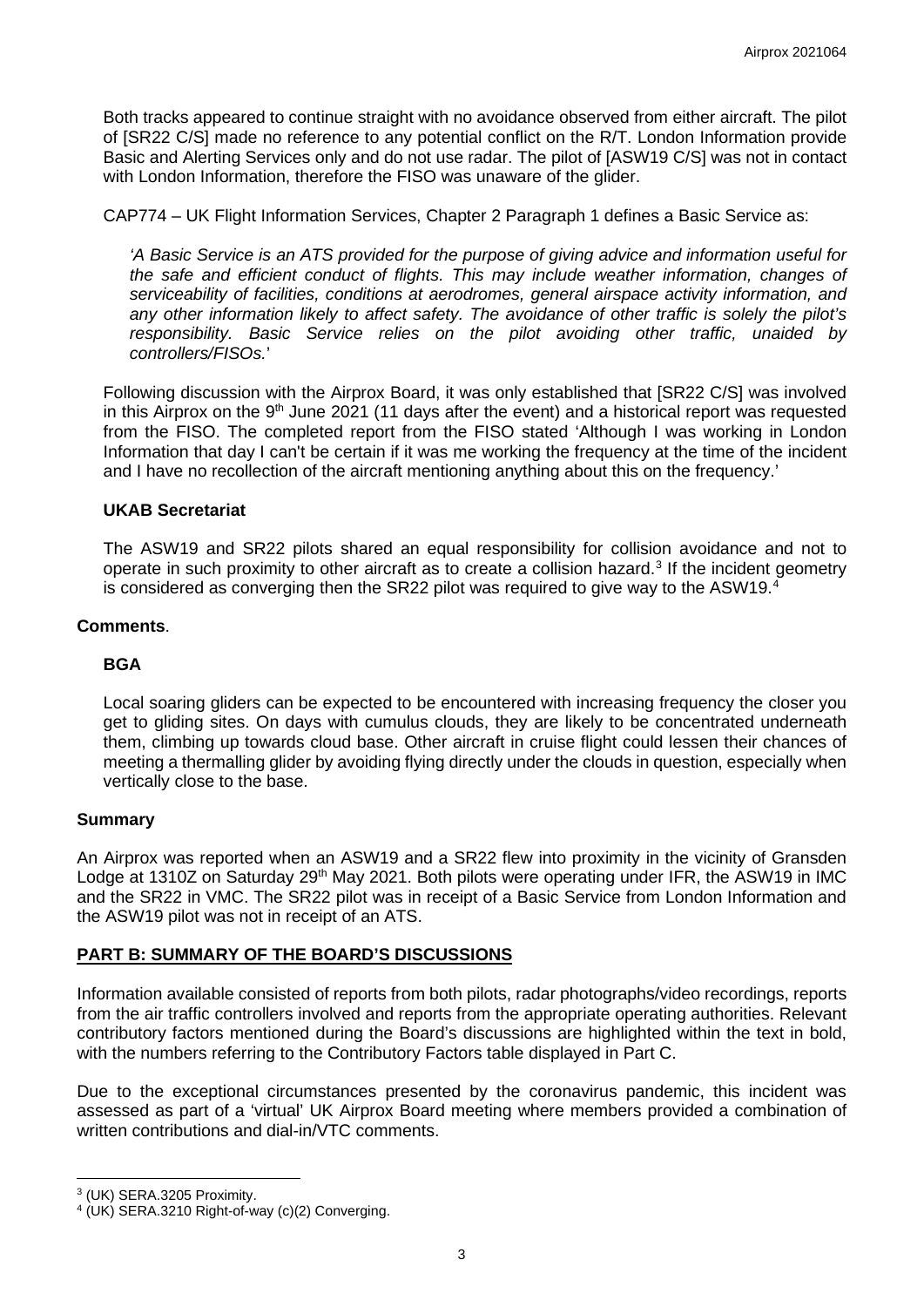The Board first considered the actions of the glider pilot. Whilst acknowledging that they were allowed to operate just beneath the cloud base, some members questioned the wisdom of this (**CF2**). The gliding member noted that, on a good soaring day it was sometimes difficult to know where the cloud base was until you reached it, and that in the vicinity of gliding sites other airspace users should expect to see gliders operating up to the cloud base. Nevertheless, members pointed out that it was difficult to spot a white aircraft against the white cloud and that in this case it probably contributed to the glider pilot not seeing the SR22 earlier and vice versa (**CF7**). The glider pilot was not receiving an ATS, and the FLARM on the glider could not detect the transponder on the SR22 (**CF5**), so the glider pilot had no prior situational awareness about the approaching SR22 (**CF4**). Furthermore, even after they had seen it, it was too late to take any avoiding action making this an effective non-sighting by the glider pilot (**CF6**).

Turning to the SR22 pilot, members noted that they had called London Information for the activation of their flight plan. Whilst London Information did provide that service, many members noted that London Information only provided a Basic Service and that this was without recourse to a radar so the FISO would not have been able to provide any Traffic Information (**CF1**). The pilot had a long way to travel without a radar service and members thought they would have been better served to have called a radar unit such as Cambridge for a service and called London Information on their second box to activate the flight plan (**CF2**, **CF3**). A NATS controlling member noted that, although not a LARS unit, the pilot could have called Essex Radar for an ATS and they would also activate the flight plan and in fact, if not busy, could probably facilitate an earlier climb into controlled airspace. The TAS on the SR22 could not detect the FLARM equipped glider (**CF5**) and without an ATS either, the pilot had no situational awareness that the glider was in the vicinity (**CF4**) and did not see it (**CF6**).

When determining the risk the Board took into consideration the description by the glider pilot and the separation when comparing the glider's GPS data with the radar and thought that it described a situation where safety had not been assured, Risk Category B (**CF8**).

# **PART C: ASSESSMENT OF CONTRIBUTORY FACTORS AND RISK**

|                | 2021064                                              |                                                                |                                                                                                                                                          |                                                                                              |  |  |  |  |
|----------------|------------------------------------------------------|----------------------------------------------------------------|----------------------------------------------------------------------------------------------------------------------------------------------------------|----------------------------------------------------------------------------------------------|--|--|--|--|
| <b>CF</b>      | <b>Factor</b>                                        | <b>Description</b>                                             | <b>ECCAIRS Amplification</b>                                                                                                                             | <b>UKAB Amplification</b>                                                                    |  |  |  |  |
|                |                                                      | <b>Ground Elements</b>                                         |                                                                                                                                                          |                                                                                              |  |  |  |  |
|                |                                                      | • Situational Awareness and Action                             |                                                                                                                                                          |                                                                                              |  |  |  |  |
| 1              | Contextual                                           | Flight<br>Information<br><b>ANS</b><br>$\bullet$<br>Provision  | Provision of ANS flight information                                                                                                                      | The ATCO/FISO was not required to<br>monitor the flight under a Basic Service                |  |  |  |  |
|                | <b>Flight Elements</b>                               |                                                                |                                                                                                                                                          |                                                                                              |  |  |  |  |
|                |                                                      | <b>. Tactical Planning and Execution</b>                       |                                                                                                                                                          |                                                                                              |  |  |  |  |
| $\overline{2}$ | Human<br>Factors                                     | • Action Performed Incorrectly                                 | Events involving flight crew<br>performing the selected action<br>incorrectly                                                                            | Incorrect or ineffective execution                                                           |  |  |  |  |
| 3              | Human<br><b>Factors</b>                              | • Communications by Flight<br>Crew with ANS                    | An event related to the<br>communications between the flight<br>crew and the air navigation service.                                                     | Pilot did not request appropriate ATS<br>service or communicate with<br>appropriate provider |  |  |  |  |
|                |                                                      | • Situational Awareness of the Conflicting Aircraft and Action |                                                                                                                                                          |                                                                                              |  |  |  |  |
| 4              | Contextual                                           | • Situational Awareness and<br><b>Sensory Events</b>           | Events involving a flight crew's<br>awareness and perception of<br>situations                                                                            | Pilot had no, late or only generic,<br><b>Situational Awareness</b>                          |  |  |  |  |
|                | • Electronic Warning System Operation and Compliance |                                                                |                                                                                                                                                          |                                                                                              |  |  |  |  |
| 5              | Technical                                            | • ACAS/TCAS System Failure                                     | An event involving the system<br>which provides information to<br>determine aircraft position and is<br>primarily independent of ground<br>installations | Incompatible CWS equipment                                                                   |  |  |  |  |
|                | • See and Avoid                                      |                                                                |                                                                                                                                                          |                                                                                              |  |  |  |  |

### Contributory Factors: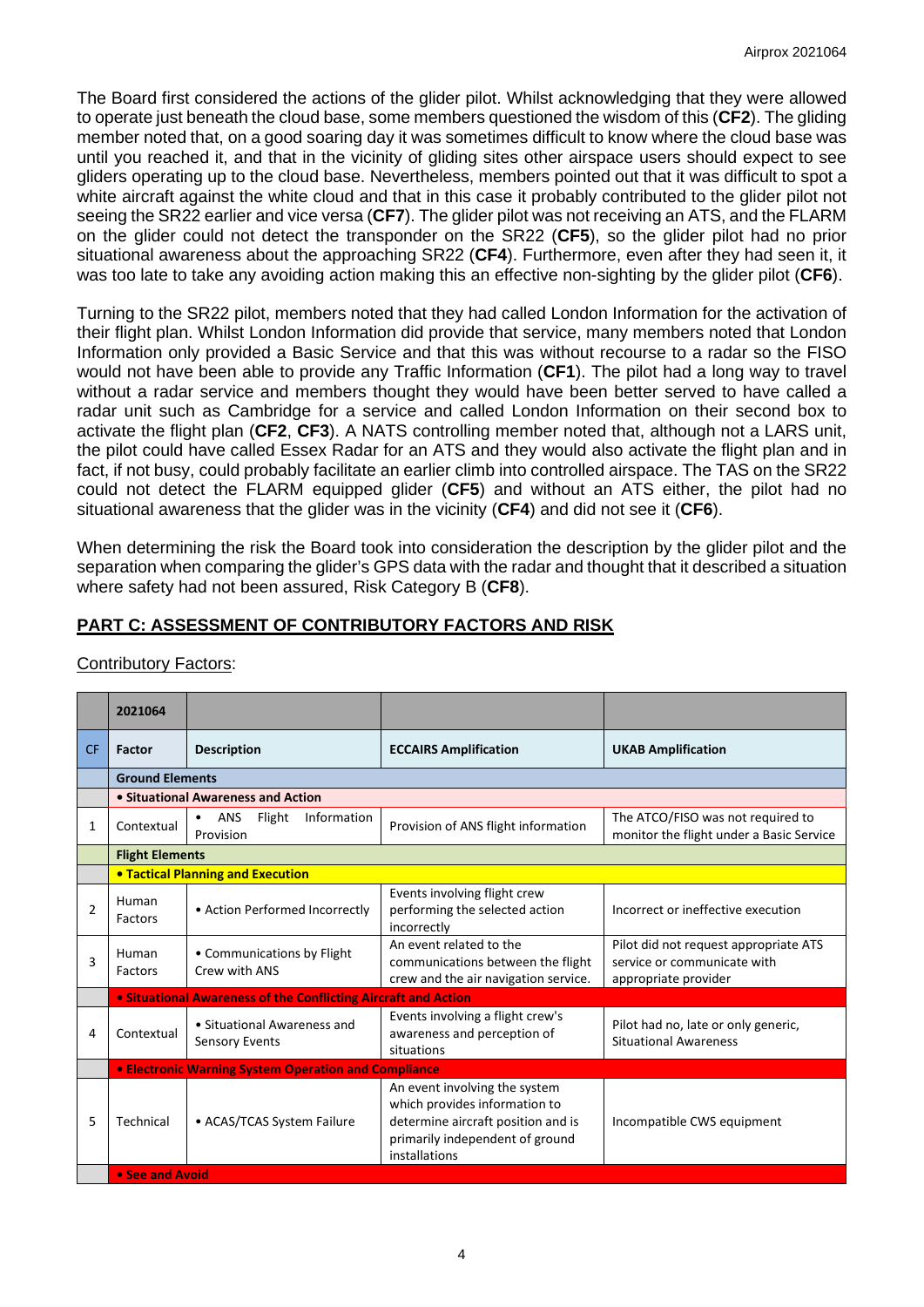| 6 | Human<br>Factors                  | • Monitoring of Other Aircraft             | Events involving flight crew not fully<br>monitoring another aircraft                                                          | Non-sighting or effectively a non-<br>sighting by one or both pilots |  |  |  |
|---|-----------------------------------|--------------------------------------------|--------------------------------------------------------------------------------------------------------------------------------|----------------------------------------------------------------------|--|--|--|
|   | • Visual Impairment<br>Contextual |                                            | Events involving impairment due to<br>an inability to see properly                                                             | One or both aircraft were obscured<br>from the other                 |  |  |  |
|   | • Outcome Events                  |                                            |                                                                                                                                |                                                                      |  |  |  |
| 8 | Contextual                        | • Near Airborne Collision with<br>Aircraft | An event involving a near collision<br>by an aircraft with an aircraft,<br>balloon, dirigible or other piloted<br>air vehicles |                                                                      |  |  |  |

Degree of Risk: B.

### Safety Barrier Assessment<sup>[5](#page-4-0)</sup>

In assessing the effectiveness of the safety barriers associated with this incident, the Board concluded that the key factors had been that:

### **Flight Elements:**

**Tactical Planning and Execution** was assessed as **partially effective** because the glider pilot could have remained further away from the cloud base. Furthermore, the SR22 pilot should have called an ATSU that could provide a radar service.

**Situational Awareness of the Conflicting Aircraft and Action** were assessed as **ineffective** because neither pilot had any prior situational awareness on the other.

**Electronic Warning System Operation and Compliance** were assessed as **ineffective** because the FLARM on the glider could not detect the SR22 and the TAS on the SR22 could not detect the glider.

**See and Avoid** were assessed as **ineffective** because the glider pilot did not see the SR22 in time to take any avoiding action and the SR22 pilot did not see the glider at all.

<span id="page-4-0"></span><sup>&</sup>lt;sup>5</sup> The UK Airprox Board scheme for assessing the Availability, Functionality and Effectiveness of safety barriers can be found on the [UKAB Website.](http://www.airproxboard.org.uk/Learn-more/Airprox-Barrier-Assessment/)